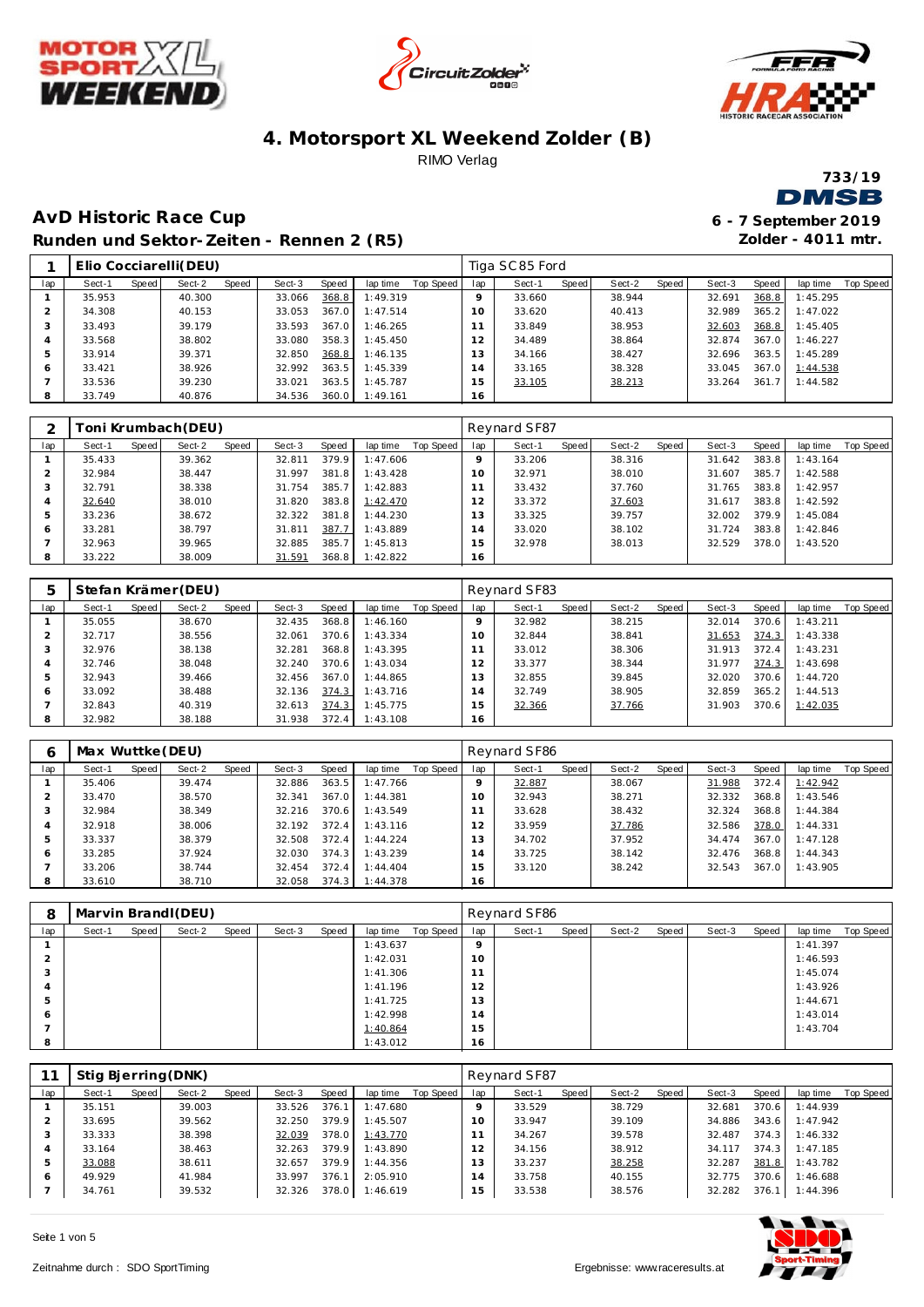







**Zolder - 4011 mtr.**

 $\mathbf{I}$ 

### **AvD Historic Race Cup 6 - 7 September 2019**

**Runden und Sektor-Zeiten - Rennen 2 (R5)** 33.499 **8** 39.620 **8** 32.704 374.3 1:45.823 16

| 13  |        |       | Günter Becker (DEU) |       |        |       |          |           |                | Schiesser F3 |       |        |       |        |       |          |           |
|-----|--------|-------|---------------------|-------|--------|-------|----------|-----------|----------------|--------------|-------|--------|-------|--------|-------|----------|-----------|
| lap | Sect-1 | Speed | Sect-2              | Speed | Sect-3 | Speed | lap time | Top Speed | lap            | Sect-1       | Speed | Sect-2 | Speed | Sect-3 | Speed | lap time | Top Speed |
|     | 37.093 |       | 41.331              |       | 34.154 | 379.9 | 1:52.578 |           | $\circ$        | 34.505       |       | 39.529 |       | 33.142 | 370.6 | 1:47.176 |           |
|     | 34.684 |       | 39.497              |       | 33.572 | 378.0 | 1:47.753 |           | 10             | 34.629       |       | 39.699 |       | 33.160 | 372.4 | 1:47.488 |           |
|     | 34.213 |       | 39.571              |       | 33.082 | 374.3 | 1:46.866 |           |                | 36.545       |       | 40.156 |       | 33.041 | 368.8 | 1:49.742 |           |
| 4   | 34.695 |       | 39.609              |       | 32.989 | 376.1 | 1:47.293 |           | 12             | 35.798       |       | 39.452 |       | 32.951 | 372.4 | 1:48.201 |           |
| 5.  | 34.509 |       | 39.194              |       | 33.392 | 372.4 | 1:47.095 |           | 13             | 35.767       |       | 39.677 |       | 32.890 | 372.4 | 1:48.334 |           |
| 6   | 34.963 |       | 40.254              |       | 33.910 | 376.1 | 1:49.127 |           | $\overline{A}$ | 35.863       |       | 39.639 |       | 33.897 | 365.2 | 1:49.399 |           |
|     | 35.020 |       | 39.499              |       | 32.960 | 378.0 | 1:47.479 |           | 15             | 34.818       |       | 39.842 |       | 35.090 | 342.1 | 1:49.750 |           |
| 8   | 34.071 |       | 40.329              |       | 33.079 | 372.4 | 1:47.479 |           | 16             |              |       |        |       |        |       |          |           |

| 16  |        |       | Onno Zuidema (NLD) |       |        |       |          |                  |                 | Reynard SF84 |       |        |       |        |       |          |           |
|-----|--------|-------|--------------------|-------|--------|-------|----------|------------------|-----------------|--------------|-------|--------|-------|--------|-------|----------|-----------|
| lap | Sect-1 | Speed | Sect-2             | Speed | Sect-3 | Speed | lap time | <b>Top Speed</b> | lap             | Sect-1       | Speed | Sect-2 | Speed | Sect-3 | Speed | lap time | Top Speed |
|     | 36.659 |       | 39.900             |       | 32.562 | 387   | 1:49.121 |                  |                 | 33.498       |       | 38.796 |       | 31.977 | 381.8 | 1:44.271 |           |
|     | 33.779 |       | 40.714             |       | 40.852 | 379.9 | 1:55.345 |                  | 10 <sup>°</sup> | 33.189       |       | 37.798 |       | 32.427 | 383.8 | 1:43.414 |           |
|     | 33.021 |       | 38.280             |       | 32.284 | 383.8 | 1:43.585 |                  |                 | 34.111       |       | 38.098 |       | 32.016 | 381.8 | 1:44.225 |           |
|     | 33.204 |       | 38.044             |       | 32.362 | 389.7 | 1:43.610 |                  | $\overline{2}$  | 34.125       |       | 38.037 |       | 32.531 | 381.8 | 1:44.693 |           |
| 5   | 33.175 |       | 38.171             |       | 32.222 | 379.9 | 1:43.568 |                  | 3               | 33.625       |       | 37.940 |       | 32.088 | 383.8 | 1:43.653 |           |
| O   | 33.798 |       | 38.896             |       | 32.358 | 381.8 | 1:45.052 |                  | 4               | 33.838       |       | 40.062 |       | 32.249 | 381.8 | 1:46.149 |           |
|     | 32.619 |       | 38.559             |       | 32.204 | 378.0 | 1:43.382 |                  | 5               | 32.631       |       | 38.932 |       | 32.310 | 378.0 | 1:43.873 |           |
| 8   | 33.089 |       | 38.214             |       | 31.999 | 381.8 | 1:43.302 |                  | 16              |              |       |        |       |        |       |          |           |

| 19  |        |       | Stehpane Lechine (DEU) |       |        |       |          |           |               | Van Diemen RF86 |       |        |       |        |       |          |           |
|-----|--------|-------|------------------------|-------|--------|-------|----------|-----------|---------------|-----------------|-------|--------|-------|--------|-------|----------|-----------|
| lap | Sect-1 | Speed | Sect-2                 | Speed | Sect-3 | Speed | lap time | Top Speed | lap           | Sect-1          | Speed | Sect-2 | Speed | Sect-3 | Speed | lap time | Top Speed |
|     |        |       |                        |       |        |       | 1:48.639 |           | 8             |                 |       |        |       |        |       | 1:44.236 |           |
|     |        |       |                        |       |        |       | 1:46.981 |           |               |                 |       |        |       |        |       | 1:43.424 |           |
| - 0 |        |       |                        |       |        |       | 1:43.919 |           | 10            |                 |       |        |       |        |       | 2:13.678 |           |
|     |        |       |                        |       |        |       | 1:42.644 |           | $\sim$ $\sim$ |                 |       |        |       |        |       | 1:47.361 |           |
| 5   |        |       |                        |       |        |       | 1:44.161 |           | $\sim$<br>2   |                 |       |        |       |        |       | 1:47.040 |           |
| 6   |        |       |                        |       |        |       | 1:43.193 |           | 3             |                 |       |        |       |        |       | 1:44.941 |           |
|     |        |       |                        |       |        |       | 1:42.734 |           | 14            |                 |       |        |       |        |       | 2:53.020 |           |

| 68  |        |       | Beatrice Cibien(CHE) |       |        |       |          |           |               | Van Diemen RF80 |       |        |       |        |       |          |           |
|-----|--------|-------|----------------------|-------|--------|-------|----------|-----------|---------------|-----------------|-------|--------|-------|--------|-------|----------|-----------|
| lap | Sect-1 | Speed | Sect-2               | Speed | Sect-3 | Speed | lap time | Top Speed | lap           | Sect-1          | Speed | Sect-2 | Speed | Sect-3 | Speed | lap time | Top Speed |
|     | 37.719 |       | 41.810               |       | 34.357 | 343.6 | 1:53.886 |           | 8             | 35.735          |       | 42.269 |       | 34.648 | 339.0 | 1:52.652 |           |
|     | 36.111 |       | 41.683               |       | 35.139 | 336.0 | 1:52.933 |           | Q             | 35.728          |       | 42.458 |       | 34.603 | 343.6 | 1:52.789 |           |
|     | 35.775 |       | 41.700               |       | 35.024 | 342.1 | 1:52.499 |           | 10            | 36.114          |       | 42.119 |       | 34.432 | 345.2 | 1:52.665 |           |
|     | 36.058 |       | 41.611               |       | 34.925 | 343.6 | 1:52.594 |           |               | 37.264          |       | 41.926 |       | 35.021 | 343.6 | 1:54.211 |           |
| 5   | 35.924 |       | 41.532               |       | 34.404 | 340.5 | 1:51.860 |           | $\mathcal{L}$ | 37.422          |       | 43.838 |       | 36.569 | 333.0 | 1:57.829 |           |
| 6   | 35.801 |       | 41.595               |       | 34.488 | 343.6 | 1:51.884 |           | 13            | 36.611          |       | 40.455 |       | 34.612 | 342.1 | 1:51.678 |           |
|     | 35.521 |       | 41.800               |       | 34.559 | 346.8 | 1:51.880 |           | 14            | 35.518          |       | 41.340 |       | 34.427 | 345.2 | 1:51.285 |           |

| 81  | Martin Walter (CHE) |         |        |       |        |       |          |           |                | Mygale SJ01 |       |        |       |        |       |          |           |
|-----|---------------------|---------|--------|-------|--------|-------|----------|-----------|----------------|-------------|-------|--------|-------|--------|-------|----------|-----------|
| lap | Sect-1              | Speed I | Sect-2 | Speed | Sect-3 | Speed | lap time | Top Speed | lap            | Sect-1      | Speed | Sect-2 | Speed | Sect-3 | Speed | lap time | Top Speed |
|     | 37.350              |         | 40.497 |       | 32.897 | 381.8 | 1:50.744 |           |                | 34.627      |       | 38.232 |       | 32.265 | 385.7 | 1:45.124 |           |
|     | 34.411              |         | 39.423 |       | 33.516 | 378.0 | 1:47.350 |           | 10             | 34.213      |       | 39.908 |       | 32.852 | 381.8 | 1:46.973 |           |
|     | 34.196              |         | 39.067 |       | 32.382 | 383.8 | 1:45.645 |           |                | 36.395      |       | 39.395 |       | 32.658 | 385.7 | 1:48.448 |           |
| 4   | 34.007              |         | 39.083 |       | 32.744 | 381.8 | 1:45.834 |           | i 2            | 34.611      |       | 38.338 |       | 32.278 | 389.7 | 1:45.227 |           |
| 5   | 34.257              |         | 38.539 |       | 32.850 | 385.7 | 1:45.646 |           | $\overline{3}$ | 33.928      |       | 37.998 |       | 32.399 | 381.8 | 1:44.325 |           |
| 6   | 34.482              |         | 40.823 |       | 32.426 | 383.8 | 1:47.731 |           | 14             | 34.184      |       | 38.954 |       | 32.058 | 381.8 | 1:45.196 |           |
|     | 35.254              |         | 38.852 |       | 32.421 | 387.7 | 1:46.527 |           | 15             | 34.165      |       | 38.253 |       | 33.141 | 379.9 | 1:45.559 |           |
| 8   | 33.895              |         | 38.480 |       | 32.528 | 385.7 | 1:44.903 |           | 16             |             |       |        |       |        |       |          |           |

| 86  | Sarène Ziffel (FRA) |       |        |       |        |       |          |           |     | Van Diemen RF00 |       |        |       |        |       |          |           |
|-----|---------------------|-------|--------|-------|--------|-------|----------|-----------|-----|-----------------|-------|--------|-------|--------|-------|----------|-----------|
| lap | Sect-1              | Speed | Sect-2 | Speed | Sect-3 | Speed | lap time | Top Speed | lap | Sect-1          | Speed | Sect-2 | Speed | Sect-3 | Speed | lap time | Top Speed |
|     | 37.232              |       | 41.131 |       | 33.433 | 381.8 | 1:51.796 |           | 8   | 33.777          |       | 38.395 |       | 32.480 | 393.8 | 1:44.652 |           |
|     | 34.378              |       | 38.966 |       | 33.121 | 387.7 | 1:46.465 |           |     | 34.679          |       | 38.964 |       | Pit In |       | 1:51.812 |           |
|     | 34.042              |       | 38.968 |       | 32.610 | 389.7 | 1:45.620 |           | O   | Pit Out         |       | 40.208 |       | 33.105 | 381.8 | 4:43.073 |           |
| 4   | 34.011              |       | 38.872 |       | 32.652 | 393.8 | 1:45.535 |           |     | 35.581          |       | 38.716 |       | 34.304 | 368.8 | 1:48.601 |           |
| .5  | 34.509              |       | 39.207 |       | 33.277 | 383.8 | 1:46.993 |           |     | 35.236          |       | 38.663 |       | 33.140 | 378.0 | 1:47.039 |           |
|     | 34.274              |       | 40.263 |       | 32.614 | 393.8 | 1:47.151 |           |     | 33.916          |       | 38.738 |       | 32.815 | 381.8 | 1:45.469 |           |
|     | 33.961              |       | 39.531 |       | 32.505 | 391.7 | 1:45.997 |           | . 4 |                 |       |        |       |        |       |          |           |

Seite 2 von 5

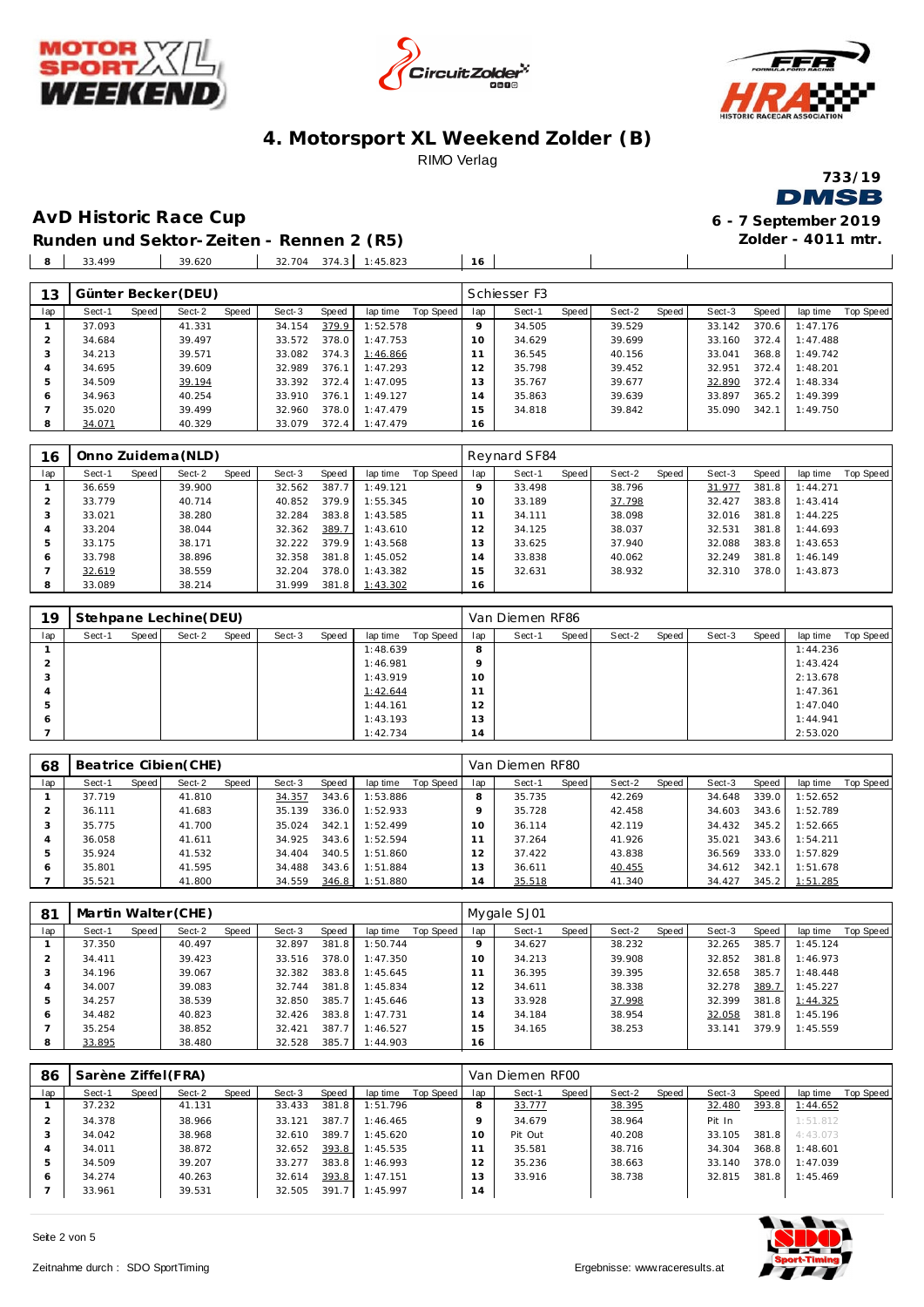







**Zolder - 4011 mtr.**

### **AvD Historic Race Cup 6 - 7 September 2019 Runden und Sektor-Zeiten - Rennen 2 (R5)**

| -91 | Nigel Thompson (GBR) |       |        |       |        |       |          |           |                | Van Diemen RF00 |       |        |       |        |       |          |           |
|-----|----------------------|-------|--------|-------|--------|-------|----------|-----------|----------------|-----------------|-------|--------|-------|--------|-------|----------|-----------|
| lap | Sect-1               | Speed | Sect-2 | Speed | Sect-3 | Speed | lap time | Top Speed | lap            | Sect-1          | Speed | Sect-2 | Speed | Sect-3 | Speed | lap time | Top Speed |
|     | 36.250               |       | 40.029 |       | 32.673 | 387.7 | 1:48.952 |           |                | 33.039          |       | 37.951 |       | 32.685 | 381.8 | 1:43.675 |           |
|     | 33.514               |       | 39.063 |       | 31.742 | 387.7 | 1:44.319 |           | ' O            | 33.509          |       | 38.066 |       | 32.254 | 385.7 | 1:43.829 |           |
|     | 33.315               |       | 38.687 |       | 33.535 | 383.8 | 1:45.537 |           |                | 33.250          |       | 37.913 |       | 32.257 | 389.7 | 1:43.420 |           |
|     | 33.808               |       | 38.156 |       | 32.323 | 387.7 | 1:44.287 |           | 2              | 34.332          |       | 38.246 |       | 32.263 | 385.7 | 1:44.841 |           |
| Þ   | 33.113               |       | 38.739 |       | 32.531 | 389.7 | 1:44.383 |           | 3              | 33.575          |       | 37.765 |       | 32.952 | 385.7 | 1:44.292 |           |
| ō   | 33.860               |       | 38.160 |       | 31.891 | 383.8 | 1:43.911 |           | $\overline{A}$ | 33.445          |       | 38.301 |       | 32.317 | 389.7 | 1:44.063 |           |
|     | 33.091               |       | 38.010 |       | 31.983 | 387.7 | 1:43.084 |           | 5              | 33.285          |       | 39.144 |       | 32.848 | 387.7 | 1:45.277 |           |
| 8   | 33.103               |       | 38.524 |       | 32.124 | 387.7 | 1:43.751 |           | 16             |                 |       |        |       |        |       |          |           |

| 96  |        |       | Pascal Monbaron(CHE) |       |        |              |          |           |     | Van Diemen RF00 |       |        |       |        |       |          |           |
|-----|--------|-------|----------------------|-------|--------|--------------|----------|-----------|-----|-----------------|-------|--------|-------|--------|-------|----------|-----------|
| lap | Sect-1 | Speed | Sect-2               | Speed | Sect-3 | Speed        | lap time | Top Speed | lap | Sect-1          | Speed | Sect-2 | Speed | Sect-3 | Speed | lap time | Top Speed |
|     | 34.848 |       | 37.799               |       | 31.859 | 385.7        | 1:44.506 |           |     | 32.619          |       | 37.315 |       | 31.600 | 393.8 | 1:41.534 |           |
|     | 32.914 |       | 37.553               |       | 31.563 | 395.8        | 1:42.030 |           |     | 32.520          |       | 37.346 |       | 31.898 | 389.7 | 1:41.764 |           |
|     | 32.834 |       | 37.220               |       | 31.910 | 387.7        | 1:41.964 |           |     | 32.878          |       | 37.292 |       | 31.613 | 393.8 | 1:41.783 |           |
|     | 32.785 |       | 37.518               |       | 31.684 | 391<br>- 7 I | 1:41.987 |           | 10  | 32.838          |       | 37.417 |       | 31.859 | 391.7 | 1:42.114 |           |
|     | 32.858 |       | 37.447               |       | 31.607 | 393.8        | 1:41.912 |           |     | 7:02.864        |       | 54.629 |       | Pit In |       | 9:04.811 |           |
|     | 33.285 |       | 38.238               |       | 31.560 | 393.8        | 1:43.083 |           | 12  |                 |       |        |       |        |       |          |           |

| 112 |        |       | Nicolas Beloou (FRA) |       |        |       |          |           |                | Van Diemen RF02Z |       |        |       |        |       |          |           |
|-----|--------|-------|----------------------|-------|--------|-------|----------|-----------|----------------|------------------|-------|--------|-------|--------|-------|----------|-----------|
| lap | Sect-1 | Speed | Sect-2               | Speed | Sect-3 | Speed | lap time | Top Speed | lap            | Sect-1           | Speed | Sect-2 | Speed | Sect-3 | Speed | lap time | Top Speed |
|     | 35.825 |       | 39.818               |       | 32.561 | 385.7 | 1:48.204 |           |                | 33.289           |       | 37.994 |       | 32.309 | 387.7 | 1:43.592 |           |
|     | 34.274 |       | 39.200               |       | 32.669 | 379.9 | 1:46.143 |           | $10^{-}$       | 33.744           |       | 38.217 |       | 32.404 | 379.9 | 1:44.365 |           |
| 3   | 33.419 |       | 39.283               |       | 32.315 | 383.8 | 1:45.017 |           |                | 33.815           |       | 38.214 |       | 32.446 | 381.8 | 1:44.475 |           |
| 4   | 33.423 |       | 38.156               |       | 32.236 | 385.7 | 1:43.815 |           | $\overline{2}$ | 33.806           |       | 37.992 |       | 32.446 | 381.8 | 1:44.244 |           |
| 5   | 33.542 |       | 38.370               |       | 32.990 | 387.7 | 1:44.902 |           | 3              | 33.752           |       | 38.237 |       | 32.409 | 381.8 | 1:44.398 |           |
| 6   | 34.000 |       | 38.010               |       | 32.161 | 383.8 | 1:44.171 |           | $\overline{A}$ | 33.952           |       | 37.979 |       | 32.291 | 381.8 | 1:44.222 |           |
|     | 33.353 |       | 38.161               |       | 32.605 | 385.7 | 1:44.119 |           | 5              | 33.467           |       | 37.729 |       | 32.000 | 391.7 | 1:43.196 |           |
| 8   | 33.514 |       | 40.087               |       | 32.479 | 383.8 | 1:46.080 |           | 16             |                  |       |        |       |        |       |          |           |

| 115.          |        |       | Maxime Lebreton(FRA) |       |        |       |          |           |     | Van Diemen RF00Z |       |        |       |        |       |          |           |
|---------------|--------|-------|----------------------|-------|--------|-------|----------|-----------|-----|------------------|-------|--------|-------|--------|-------|----------|-----------|
| lap           | Sect-1 | Speed | Sect-2               | Speed | Sect-3 | Speed | lap time | Top Speed | lap | Sect-1           | Speed | Sect-2 | Speed | Sect-3 | Speed | lap time | Top Speed |
|               | 37.614 |       | 39.698               |       | 32.845 | 381.8 | 1:50.157 |           |     | 35.551           |       | 38.685 |       | 32.770 | 387.7 | 1:47.006 |           |
|               | 33.724 |       | 40.113               |       | 35.764 | 379.9 | 1:49.601 |           | 10  | 33.595           |       | 40.230 |       | 32.641 | 391.7 | 1:46.466 |           |
|               | 34.225 |       | 38.673               |       | 32.777 | 389.7 | 1:45.675 |           |     | 35.860           |       | 38.896 |       | 32.898 | 379.9 | 1:47.654 |           |
|               | 33.588 |       | 39.022               |       | 33.210 | 385.7 | 1:45.820 |           |     | 34.249           |       | 38.482 |       | 32.707 | 383.8 | 1:45.438 |           |
| $\mathcal{P}$ | 34.060 |       | 38.917               |       | 33.617 | 387.7 | 1:46.594 |           | 13  | 33.571           |       | 38.522 |       | 32.842 | 389.7 | 1:44.935 |           |
| 6             | 33.935 |       | 39.344               |       | 32.386 | 389.7 | 1:45.665 |           | 14  | 34.110           |       | 39.057 |       | 32.065 | 389.7 | 1:45.232 |           |
|               | 34.055 |       | 38.482               |       | 32.778 | 381.8 | 1:45.315 |           | 15  | 34.166           |       | 38.463 |       | 32.689 | 381.8 | 1:45.318 |           |
| 8             | 33.497 |       | 38.738               |       | 32.593 | 381.8 | 1:44.828 |           | 16  |                  |       |        |       |        |       |          |           |

| 119 |        |       | Peter Schmitz (DEU) |       |        |       |          |           |                | Dallara F388 |       |        |       |        |       |          |           |
|-----|--------|-------|---------------------|-------|--------|-------|----------|-----------|----------------|--------------|-------|--------|-------|--------|-------|----------|-----------|
| lap | Sect-1 | Speed | Sect-2              | Speed | Sect-3 | Speed | lap time | Top Speed | lap            | Sect-1       | Speed | Sect-2 | Speed | Sect-3 | Speed | lap time | Top Speed |
|     | 34.493 |       | 39.913              |       | 32.561 | 381.8 | 1:46.967 |           |                | 32.725       |       | 39.087 |       | 31.311 | 387.7 | 1:43.123 |           |
|     | 33.280 |       | 38.396              |       | 32.028 | 389.7 | 1:43.704 |           | 10             | 32.459       |       | 38.277 |       | 31.863 | 391.7 | 1:42.599 |           |
|     | 33.103 |       | 38.377              |       | 31.542 | 389.7 | 1:43.022 |           |                | 34.429       |       | 38.086 |       | 31.443 | 391.7 | 1:43.958 |           |
|     | 32.803 |       | 39.812              |       | 31.773 | 387.7 | 1:44.388 |           | $\overline{2}$ | 33.164       |       | 38.424 |       | 31.688 | 385.7 | 1:43.276 |           |
| Þ   | 32.069 |       | 37.988              |       | 31.432 | 395.8 | 1:41.489 |           | 3              | 32.894       |       | 38.664 |       | 32.896 | 370.6 | 1:44.454 |           |
| O   | 31.725 |       | 37.854              |       | 31.631 | 389.7 | 1:41.210 |           | 14             | 33.065       |       | 39.157 |       | 32.863 | 286.4 | 1:45.085 |           |
|     | 31.726 |       | 37.825              |       | 31.617 | 387.7 | 1:41.168 |           | 5              | 33.515       |       | 38.631 |       | 32.409 | 320.3 | 1:44.555 |           |
| ే   | 33.096 |       | 38.847              |       | 32.218 | 376.1 | 1:44.161 |           | 16             |              |       |        |       |        |       |          |           |

| 132           |        |       | Lothar Peters (DEU) |       |        |       |          |           |     | Merlvn MK9 |       |        |       |        |       |          |           |
|---------------|--------|-------|---------------------|-------|--------|-------|----------|-----------|-----|------------|-------|--------|-------|--------|-------|----------|-----------|
| lap           | Sect-1 | Speed | Sect-2              | Speed | Sect-3 | Speed | lap time | Top Speed | lap | Sect-1     | Speed | Sect-2 | Speed | Sect-3 | Speed | lap time | Top Speed |
|               | 38.690 |       | 44.406              |       | 36.671 | 348.4 | 1:59.767 |           |     | 37.527     |       | 43.539 |       | 36.436 | 348.4 | 1:57.502 |           |
|               | 38.482 |       | 43.645              |       | 35.841 | 353.3 | 1:57.968 |           |     | 37.482     |       | 44.717 |       | 35.719 | 346.8 | 1:57.918 |           |
|               | 37.891 |       | 42.959              |       | 35.934 | 351.6 | 1:56.784 |           | 10  | 38.103     |       | 42.755 |       | 35.373 | 346.8 | 1:56.231 |           |
|               | 37.647 |       | 44.456              |       | 38.033 | 337.5 | 2:00.136 |           |     | 37.892     |       | 45.118 |       | 37.506 | 348.4 | 2:00.516 |           |
| $\mathcal{P}$ | 38.992 |       | 46.029              |       | 35.898 | 339.0 | 2:00.919 |           | 2   | 38.060     |       | 46.131 |       | 35.771 | 351.6 | 1:59.962 |           |
| 6             | 39.201 |       | 43.536              |       | 35.934 | 350.0 | 1:58.671 |           | 3   | 37.731     |       | 43.070 |       | 35.698 | 339.0 | 1:56.499 |           |
|               | 38.377 |       | 44.363              |       | 35.484 | 348.4 | 1:58.224 |           | 14  |            |       |        |       |        |       |          |           |

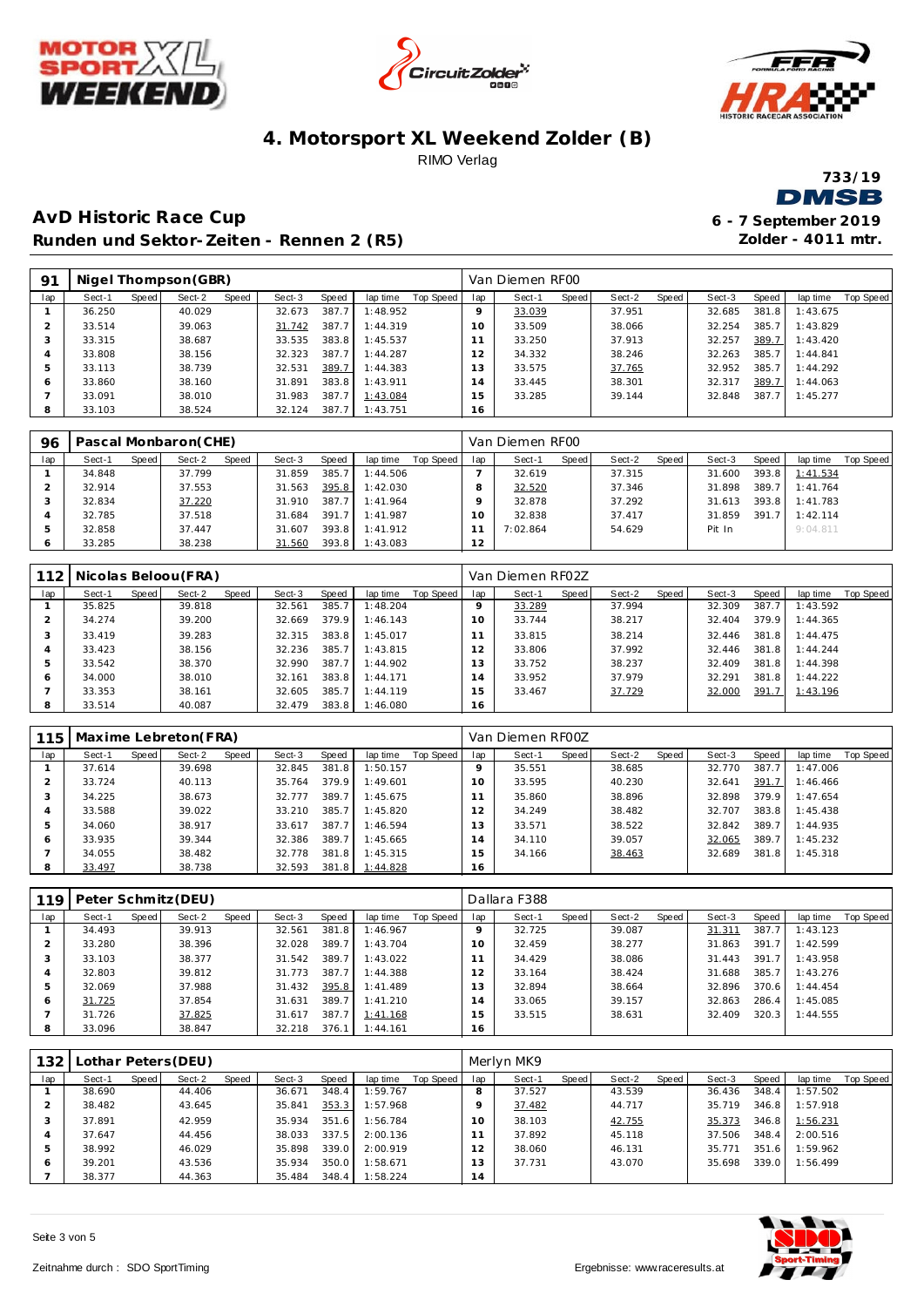







**AvD Historic Race Cup 6 - 7 September 2019 Runden und Sektor-Zeiten - Rennen 2 (R5)**

**Zolder - 4011 mtr.**

| 181 | Bert Smeets (BEL) |       |        |       |        |       |          |           |     | Martini MK31 |       |        |       |        |       |          |           |
|-----|-------------------|-------|--------|-------|--------|-------|----------|-----------|-----|--------------|-------|--------|-------|--------|-------|----------|-----------|
| lap | Sect-1            | Speed | Sect-2 | Speed | Sect-3 | Speed | lap time | Top Speed | lap | Sect-1       | Speed | Sect-2 | Speed | Sect-3 | Speed | lap time | Top Speed |
|     | 35.639            |       | 55.742 |       | 34.146 | 374.3 | 2:05.527 |           | 8   | 34.270       |       | 40.032 |       | 32.852 | 372.4 | 1:47.154 |           |
|     | 35.550            |       | 41.820 |       | 35.205 | 376.1 | 1:52.575 |           | o   | 35.247       |       | 39.601 |       | 32.785 | 379.9 | 1:47.633 |           |
|     | 35.480            |       | 41.832 |       | 33.609 | 378.0 | 1:50.921 |           | 10  | 34.859       |       | 40.332 |       | 32.558 | 383.8 | 1:47.749 |           |
|     | 35.076            |       | 41.504 |       | 33.277 | 381.8 | 1:49.857 |           |     | 34.737       |       | 39.300 |       | 32.248 | 381.8 | 1:46.285 |           |
|     | 36.138            |       | 40.813 |       | 33.063 | 381.8 | 1:50.014 |           | 12  | 34.199       |       | 39.412 |       | 32.479 | 383.8 | 1:46.090 |           |
| 6   | 34.285            |       | 41.114 |       | 32.497 | 383.8 | 1:47.896 |           | 13  | 34.341       |       | 39.421 |       | 32.973 | 383.8 | 1:46.735 |           |
|     | 35.271            |       | 42.634 |       | 32.643 | 389.7 | 1:50.548 |           | 14  | 35.084       |       | 39.950 |       | 33,000 | 376.1 | 1:48.034 |           |

| 208 |        |         | Jochem Sihorsch (DEU) |       |        |       |          |           |                | Ralt RT3/84 |       |        |       |        |       |          |                  |
|-----|--------|---------|-----------------------|-------|--------|-------|----------|-----------|----------------|-------------|-------|--------|-------|--------|-------|----------|------------------|
| lap | Sect-1 | Speed I | Sect-2                | Speed | Sect-3 | Speed | lap time | Top Speed | lap            | Sect-1      | Speed | Sect-2 | Speed | Sect-3 | Speed | lap time | <b>Top Speed</b> |
|     | 35.443 |         | 41.417                |       | 33.339 | 354.9 | 1:50.199 |           |                | 33.438      |       | 39.954 |       | 46.757 | 346.8 | 2:00.149 |                  |
|     | 34.416 |         | 40.216                |       | 32.926 | 361   | 1:47.558 |           |                | 34.509      |       | 39.447 |       | 33.382 | 361.7 | 1:47.338 |                  |
|     | 33.353 |         | 39.408                |       | 33.487 | 354.9 | 1:46.248 |           |                | 33.724      |       | 40.485 |       | 33.624 | 339.0 | 1:47.833 |                  |
|     | 33.280 |         | 39.385                |       | 34.663 | 365.2 | 1:47.328 |           |                | 34.279      |       | 39.403 |       | 34.453 | 360.0 | 1:48.135 |                  |
|     | 32.923 |         | 39.607                |       | 33.154 | 356.6 | 1:45.684 |           | $\overline{2}$ | 35.775      |       | 42.422 |       | 33.637 | 356.6 | 1:51.834 |                  |
| ō   | 33.039 |         | 39.378                |       | 32.601 | 354.9 | 1:45.018 |           | 3              | 33.844      |       | 39.935 |       | 33.462 | 356.6 | 1:47.241 |                  |
|     | 33.279 |         | 39.258                |       | 33.088 | 367.0 | 1:45.625 |           | 14             | 33.991      |       | 41.248 |       | 33.463 | 348.4 | 1:48.702 |                  |

| 299 |        |       | Martin Hörter (DEU) |       |        |       |          |           |     | Ralt RT3/84 |       |        |       |        |       |          |           |
|-----|--------|-------|---------------------|-------|--------|-------|----------|-----------|-----|-------------|-------|--------|-------|--------|-------|----------|-----------|
| lap | Sect-1 | Speed | Sect-2              | Speed | Sect-3 | Speed | lap time | Top Speed | lap | Sect-1      | Speed | Sect-2 | Speed | Sect-3 | Speed | lap time | Top Speed |
|     | 35.521 |       | 41.604              |       | 33.131 | 368.8 | 1:50.256 |           |     | 33.620      |       | 39.467 |       | 32.335 | 374.3 | 1:45.422 |           |
|     | 34.597 |       | 39.341              |       | 32.638 | 372.4 | 1:46.576 |           | 10  | 33.822      |       | 39.142 |       | 32.520 | 376.1 | 1:45.484 |           |
| 3   | 34.144 |       | 39.635              |       | 32.904 | 372.4 | 1:46.683 |           |     | 34.429      |       | 38.620 |       | 32.377 | 378.0 | 1:45.426 |           |
| 4   | 33.874 |       | 39.338              |       | 32.400 | 376.1 | 1:45.612 |           |     | 35.229      |       | 38.983 |       | 32.462 | 374.3 | 1:46.674 |           |
| ь   | 33.783 |       | 38.859              |       | 32.663 | 372.4 | 1:45.305 |           | 13  | 34.121      |       | 38.456 |       | 32.094 | 376.1 | 1:44.671 |           |
| 6   | 33.996 |       | 38.471              |       | 32.300 | 376.1 | 1:44.767 |           | 14  | 33.679      |       | 38.489 |       | 32.553 | 376.1 | 1:44.721 |           |
|     | 33.385 |       | 38.385              |       | 32.197 | 379.9 | 1:43.967 |           | 15  | 33.447      |       | 39.068 |       | 33.007 | 345.2 | 1:45.522 |           |
| 8   | 33.736 |       | 39.486              |       | 34.033 | 374.3 | 1:47.255 |           | 16  |             |       |        |       |        |       |          |           |

| 302           | Jürgen Meyer (DEU) |       |        |       |        |       |          |           |     | Reynard SF86 Ford |       |        |       |        |       |          |           |
|---------------|--------------------|-------|--------|-------|--------|-------|----------|-----------|-----|-------------------|-------|--------|-------|--------|-------|----------|-----------|
| lap           | Sect-1             | Speed | Sect-2 | Speed | Sect-3 | Speed | lap time | Top Speed | lap | Sect-1            | Speed | Sect-2 | Speed | Sect-3 | Speed | lap time | Top Speed |
|               | 35.288             |       | 40.372 |       | 32.896 | 372.4 | 1:48.556 |           |     | 34.004            |       | 38.870 |       | 32.720 | 379.9 | 1:45.594 |           |
|               | 34.945             |       | 39.411 |       | 32.753 | 374.3 | 1:47.109 |           | 10  | 34.324            |       | 39.070 |       | 32.443 | 372.4 | 1:45.837 |           |
|               | 34.255             |       | 38.854 |       | 32.529 | 378.0 | 1:45.638 |           |     | 35.875            |       | 39.625 |       | 32.460 | 376.1 | 1:47.960 |           |
|               | 33.994             |       | 38.650 |       | 32.380 | 378.0 | 1:45.024 |           |     | 35.794            |       | 38.636 |       | 32.601 | 370.6 | 1:47.031 |           |
| $\mathcal{P}$ | 33.899             |       | 38.471 |       | 32.359 | 381.8 | 1:44.729 |           | 13  | 34.951            |       | 39.500 |       | 32.649 | 372.4 | 1:47.100 |           |
| 6             | 33.645             |       | 38.490 |       | 32.327 | 381.8 | 1:44.462 |           | 14  | 34.385            |       | 38.839 |       | 33.050 | 372.4 | 1:46.274 |           |
|               | 33.749             |       | 38.608 |       | 32.219 | 379.9 | 1:44.576 |           | 15  | 34.235            |       | 38.763 |       | 32.627 | 367.0 | 1:45.625 |           |
| 8             | 33.759             |       | 38.909 |       | 32.447 | 376.1 | 1:45.115 |           | 16  |                   |       |        |       |        |       |          |           |

| 316     |        |       | Burkhard Metzger(DEU) |       |        |       |          |           |                | Dulon MP18 Ford |       |        |       |        |       |          |           |
|---------|--------|-------|-----------------------|-------|--------|-------|----------|-----------|----------------|-----------------|-------|--------|-------|--------|-------|----------|-----------|
| lap     | Sect-1 | Speed | Sect-2                | Speed | Sect-3 | Speed | lap time | Top Speed | lap            | Sect-1          | Speed | Sect-2 | Speed | Sect-3 | Speed | lap time | Top Speed |
|         | 36.569 |       | 41.663                |       | 33.523 | 370.6 | 1:51.755 |           |                | 35.168          |       | 40.190 |       | 33.326 | 368.8 | 1:48.684 |           |
|         | 35.885 |       | 41.565                |       | 33.590 | 367.0 | 1:51.040 |           |                | 35.198          |       | 40.194 |       | 33.039 | 368.8 | 1:48.431 |           |
|         | 35.350 |       | 41.262                |       | 33.156 | 368.8 | 1:49.768 |           |                | 37.250          |       | 41.489 |       | 33.607 | 368.8 | 1:52.346 |           |
| 4       | 35.288 |       | 40.237                |       | 33.165 | 372.4 | 1:48.690 |           |                | 36.189          |       | 40.338 |       | 33.197 | 368.8 | 1:49.724 |           |
| 5       | 34.827 |       | 40.179                |       | 32.785 | 372.4 | 1:47.791 |           | $\overline{2}$ | 35.776          |       | 40.524 |       | 32.982 | 376.1 | 1:49.282 |           |
| $\circ$ | 34.739 |       | 39.767                |       | 33.050 | 374.3 | 1:47.556 |           | 3              | 35.744          |       | 41.365 |       | 33.276 | 370.6 | 1:50.385 |           |
|         | 34.856 |       | 40.239                |       | 33.862 | 367.0 | 1:48.957 |           | (4)            | 34.819          |       | 39.916 |       | 33.526 | 378.0 | 1:48.261 |           |

| 603 |        |       | Friedhelm Stolzer(DEU) |       |        |       |          |           |                | Swift DB2 Ford |       |        |       |        |       |          |           |
|-----|--------|-------|------------------------|-------|--------|-------|----------|-----------|----------------|----------------|-------|--------|-------|--------|-------|----------|-----------|
| lap | Sect-1 | Speed | Sect-2                 | Speed | Sect-3 | Speed | lap time | Top Speed | lap            | Sect-1         | Speed | Sect-2 | Speed | Sect-3 | Speed | lap time | Top Speed |
|     | 38.712 |       | 44.320                 |       | 35.326 | 348.4 | 1:58.358 |           |                | 36.922         |       | 43.528 |       | 35.146 | 351.6 | 1:55.596 |           |
|     | 36.574 |       | 43.183                 |       | 36.457 | 348.4 | 1:56.214 |           |                | 38.617         |       | 43.484 |       | 36.489 | 346.8 | 1:58.590 |           |
|     | 36.986 |       | 43.824                 |       | 36.033 | 346.8 | 1:56.843 |           | 10.            | 37.438         |       | 43.902 |       | 35.705 | 351.6 | 1:57.045 |           |
|     | 37.724 |       | 44.683                 |       | 37.492 | 353.3 | 1:59.899 |           |                | 38.590         |       | 45.919 |       | 37.626 | 342.1 | 2:02.135 |           |
|     | 39.222 |       | 45.412                 |       | 36.540 | 353.3 | 2:01.174 |           | $\mathcal{P}$  | 39.096         |       | 44.886 |       | 35.788 | 346.8 | 1:59.770 |           |
|     | 39.651 |       | 44.578                 |       | 35.751 | 351.6 | 1:59.980 |           | 3              | 37.447         |       | 43.882 |       | 35.808 | 342.1 | 1:57.137 |           |
|     | 37.676 |       | 44.114                 |       | 35.423 | 351.6 | 1:57.213 |           | $\overline{4}$ |                |       |        |       |        |       |          |           |